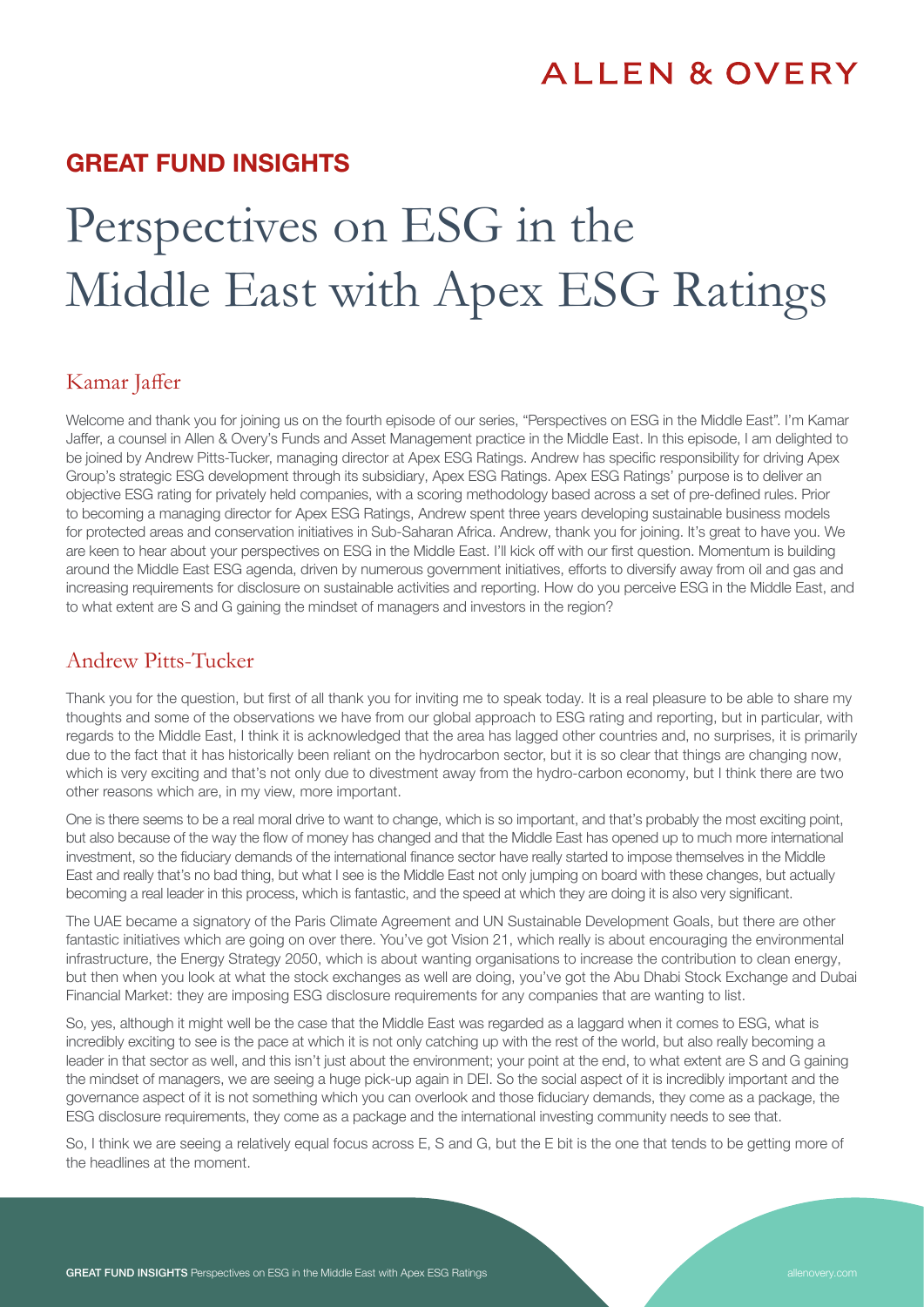# Kamar Jaffer

Thank you Andrew, and with this pace of change that you are seeing, what are you seeing the GPs and their portfolio companies doing to integrate ESG and sustainability considerations in their investment decision-making process?

#### Andrew Pitts-Tucker

Yes, that's a great question. There is a lot of focus on GPs at the moment and, again, that is as a result of the pressure they are getting to disclose ESG data points, not only to their investors, the LPs, but also in-line with legislation within the European Union, which the EU Commission launched last year, the SFDR, the Sustainable Finance Disclosure Regulation, which demands investment managers and advisors, in various shapes and guises, to actually disclose ESG data points.

Now, what's really important is the LPs are beginning to scrutinise the funds that they invest in. So they are scrutinising those GPs, not just on the underlying investments that they are putting their money to work in, but it's about how those GPs are actually integrating ESG best practice into the entire lifecycle of their investments. So, what we are seeing the GPs working with their underlying portfolio companies to do is to really showcase how they are making decisions from the pre-investment stage, through the lifecycle of that company and even at the exit stage as well. So we are seeing a lot of requests from GPs to carry out ESG due diligence at that pre-investment stage and then really setting the scene of how they can work with those underlying portfolio companies to really drive positive change through the lifecycle of that investment. We help and support through that ESG due diligence stage and then, through the ongoing lifecycle of that relationship, we work with both the company and the investor to help collect data, so they can really showcase how they are doing, where there are improvements, where there is need for more improvement and then, very importantly, at the end of that investment, when they come to exit, showcase how those companies have actually improved their ESG baseline over the course of that investment for a positive exit.

So, we are certainly seeing GPs and the portfolio companies do a lot more when it comes to integrating ESG and sustainability considerations across the lifecycle of the investment.

### Kamar Jaffer

And once they've collected that data, what are you seeing the GPs and the portfolio companies doing to measure the impact of their investments against targets? What are some of the metrics they are using and how are they actually benchmarking?

#### Andrew Pitts-Tucker

So the first thing really that we advise both the investor and the underlying companies to do, is to understand what are the material ESG data points that they want to collect. So when we start to talk about impact, impact can mean many different things to different people. So what we do is we sit down with the investment manager and we try and get a very clear understanding of what are the specific points that they want to measure their underlying companies against, and this really goes beyond those best-in-class standards and legislation. That's the standard now. Investment managers need to collect what I call those best-in-class standards and legislative data disclosure requirements. That's almost a given. The impact that a company has can be those specific points over and above the standard methodologies which they need to collect and they also need to be able to showcase. That's really important. Once they've thought through what those KPIs are, and once they've collected the data, what's so important then really is to think about putting plans in place to drive change. So, they are improving the metrics. We are seeing an increase around those KPIs that they put in place in the first place and we do that through what we call our gap analysis report. So, we look at the data that is collected by the investment manager on the underlying company. We look at that data, we compare it to those global standards or we look at the KPIs that they have set and then every year, or more regularly, we will collect further data and we'll constantly assess how those companies are doing, which will allow it to benchmark itself, not only to its previous point in time, if it's an annual assessment, but we collect all of that data, we throw it into an anonymous pool so each company can also compare itself to its sector peers to see how it's doing with regards its competition. It's a very powerful and a very useful tool, really towards monitoring and maintaining the ESG status of a company and to see how it's doing compared to its peers, but also, more importantly, so it can see how it is changing over time as well.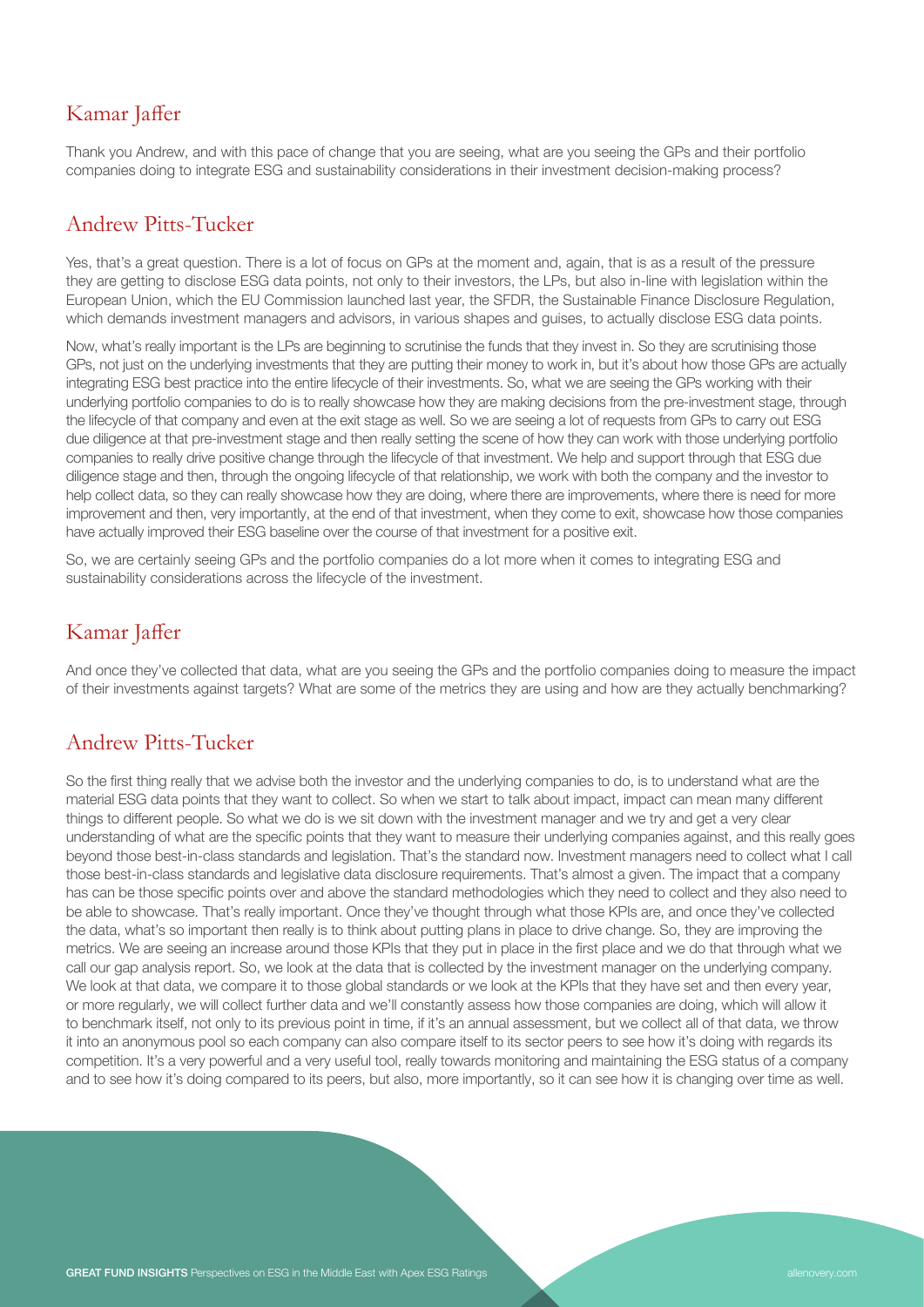## Kamar Jaffer

And what are the top three focus areas you are seeing from a GP perspective and how does Apex propose to address them?

#### Andrew Pitts-Tucker

When we go out to the market, we ask GPs to highlight their areas of concern. There are three fairly classic answers which come back. Number one is 'can you help us to decide what data to collect?'. Number two is 'can you work with us on how to collect that data, because with private markets we don't know where to get the data from?' and then number three is 'we are not the ESG experts, so can you help us generate the reports and the positive plans so we can actually work with those companies and use that data?', and that's really what we try and do. Those are the areas of concern for the GPs and what Apex has done is really try and solve each one of those areas. So, as mentioned previously, we've defined a methodology which is in-line with the best-in-class global standards. It's also in-line with the rapidly changing legislation and it's also in-line with innovative projects, such as the data convergence project. So we have created a data set which takes the burden of 'what data?' away from the investment manager. We've then built that methodology and that data set into a piece of software, it's a questionnaire built into a web-based tool, which allows the company, the respondent to a questionnaire, to upload and answer the questions about themselves, about the company, in the most simple way possible and that's really important.

Companies, investment managers, are hugely burdened by the ever-increasing need to provide data, so we've tried to make this process as simple as possible and then that third point, what to do with the data, in our view is the most important one, because what we do is we look at that data and we highlight where each company needs to move further in order to align itself with the global standards and we highlight where the biggest gaps are across E, S and G, which provides a roadmap for these companies and allows them to start planning into the future, to really change and put that transition plan in place to become better at ESG, and I don't like the term "better", but it's a sort of an all-encompassing statement. So those are the three primary areas which the GPs are focusing on at the moment and how we can help.

# Kamar Jaffer

So shifting gears to the investors' side, increasingly the investors are adopting a forward-looking methodology that assesses future climate risk and embraces all aspects of sustainability. What is the approach being taken by investors and how is Apex supporting them in their ESG evaluation?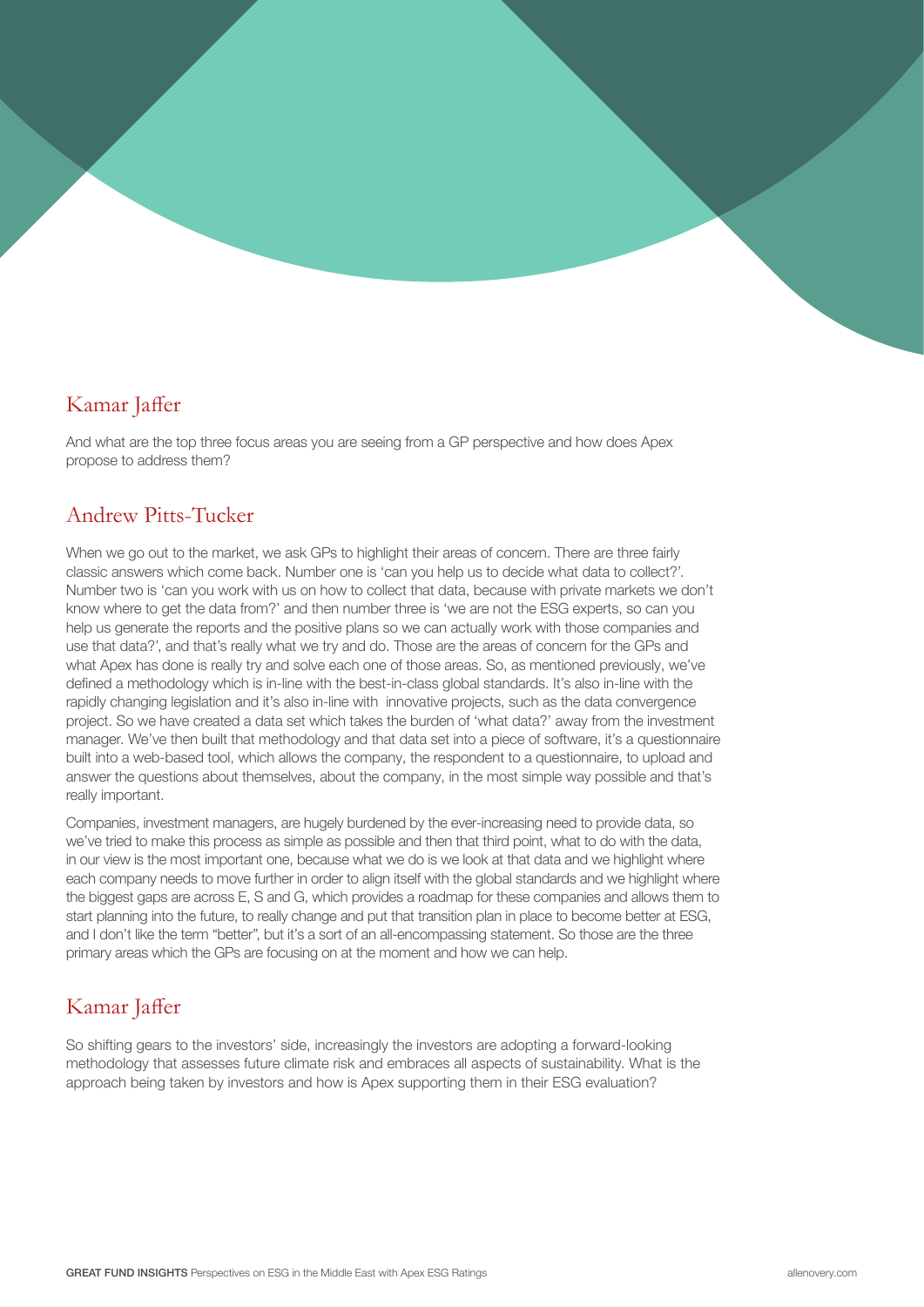#### Andrew Pitts-Tucker

Yes, that's a really great question. The fiduciary demand on the investor is different to that of the GP, but what is certainly happening is the requirements are flowing down that financial supply chain and, yet again, the first thing that needs to be done, for any investor, is to really understand the current ESG state of the underlying investments. Now, that's best done through carrying out an assessment, whether it be an ESG assessment, or a carbon footprint assessment, and what this really allows is the investor to understand the baseline ESG matrix of the underlying entities that it is invested in.

Now, it's only once you've done that, really you can get an appreciation of where each company or each underlying investment's gaps are and, again, it's only once you understand where the gaps are that you can really set about putting that long-term strategy in place to close those gaps and improve, and that's where the setting of the KPIs is so important, but there is more than that: what is your vision, where do you want to be within the next two to five years and also, importantly, what's realistic? ESG is not something which you can just change overnight. There are areas which are easier to implement, other areas can take many years, you can't just change the philosophy of a business and so you have to be realistic about what is achievable, but first of all it's about collecting the current state data, carrying out those assessments and then it's about thinking through what your vision is, putting the policies, procedures in place and then it's about execution, what is your transition plan and how are we going to measure and record that.

Apex supports its clients throughout the process. It carries out the assessments, it writes those roadmaps to improvement, even to the extent now that we are working with funds as they are establishing themselves and we are working with them to help make sure that within their DDQ they have got policies, procedures and action plans with regards ESG, and then obviously we are working with those funds at the point where they are starting to think about investments through preinvestment due diligence, and then we can provide that ongoing ESG collection and those report writing initiatives which are so important these days.

# Kamar Jaffer

And are there any other areas of focus you are seeing from an investor's perspective, and how does Apex propose to address those?

### Andrew Pitts-Tucker

Yes, there are a couple of areas I think which are a struggle for everybody. It's the burden of data collection, it's how do you get that data out of your underlying investors and I think the other thing, as well, which is becoming a real burden is the lack of standardisation. We have a number of examples from GPs who have their view on collecting relevant data from their underlying investments and putting that data to use, but I've got one case, they told me, that they have got over 20 different LPs that are asking them to fill in 20 different ESG reports. Now, a lot of the questions and the data points do overlap, but there are quite a few that don't, and I think one of the issues at the moment is everybody is coming from the same song sheet, but in a slightly different way. There are projects out there which are really focusing on consolidation. I mentioned it earlier, the Data Convergence Project. The burden of how to collect the data and how to put that data to use, it's a tough one and we are a long way from solving it yet. Apex is doing everything it can do to be a sort of single source of data collection and trying to remove the burden of having to go through multiple data collections and then having to go through multiple report generations, but it's very, very tough. So I think the two issues that a lot of people are focusing on really are how can we consolidate and create a standardised ESG data disclosure requirement, and how can we extract that data in the least painful and the least burdensome process. Those are two areas which I think a lot of people are focusing on at the moment.